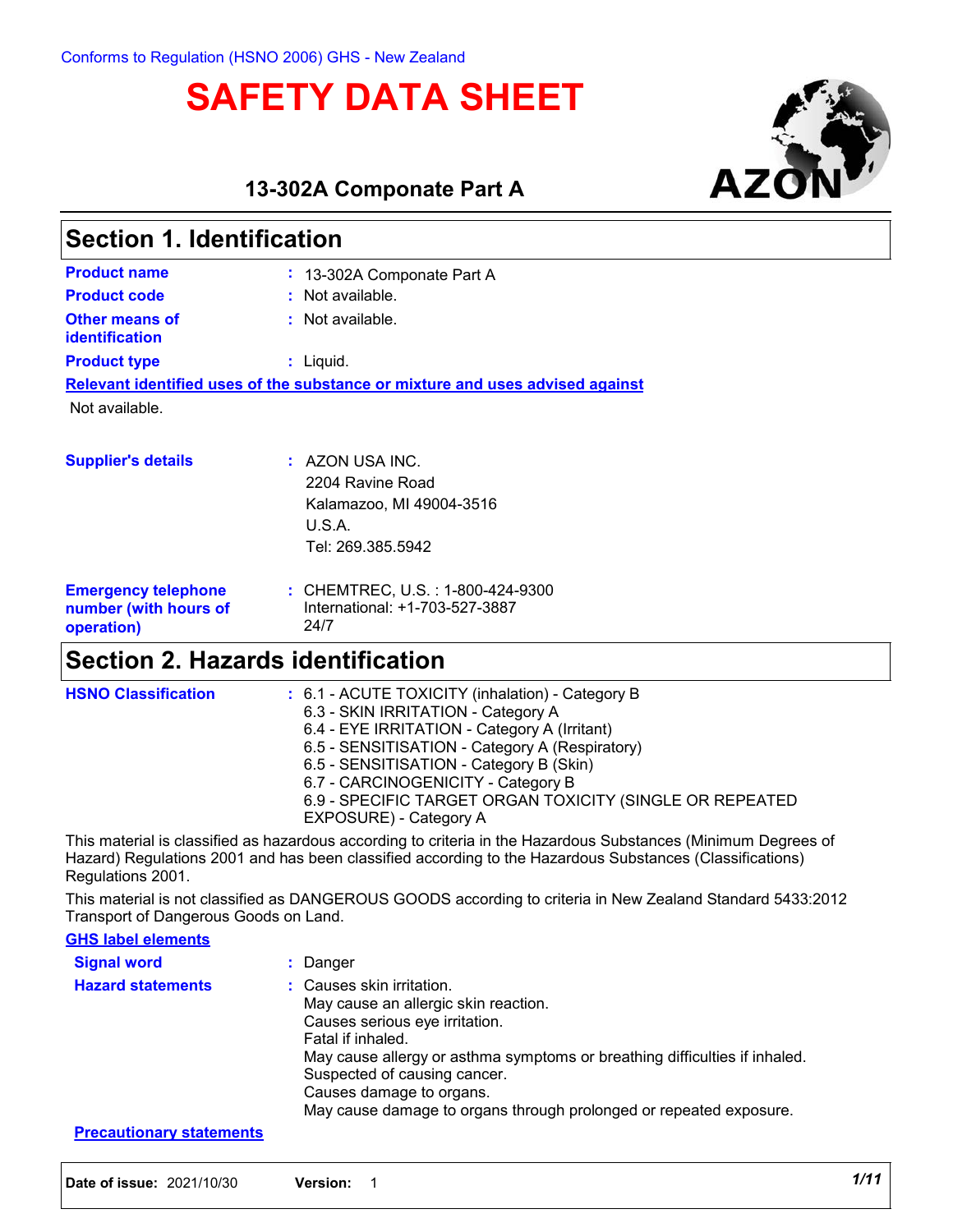## **Section 2. Hazards identification**

| : Obtain special instructions before use. Do not handle until all safety precautions<br>have been read and understood. Use personal protective equipment as required.<br>Wear protective gloves. Wear eye or face protection. Wear respiratory protection.<br>Use only outdoors or in a well-ventilated area. Do not breathe vapour. Do not eat,<br>drink or smoke when using this product. Wash thoroughly after handling.<br>Contaminated work clothing should not be allowed out of the workplace.<br>: Immediately call a POISON CENTRE or doctor/physician. IF ON SKIN: Take off<br>contaminated clothing and wash before reuse. Wash with plenty of soap and water.<br>IF IN EYES: Rinse cautiously with water for several minutes. Remove contact |
|----------------------------------------------------------------------------------------------------------------------------------------------------------------------------------------------------------------------------------------------------------------------------------------------------------------------------------------------------------------------------------------------------------------------------------------------------------------------------------------------------------------------------------------------------------------------------------------------------------------------------------------------------------------------------------------------------------------------------------------------------------|
|                                                                                                                                                                                                                                                                                                                                                                                                                                                                                                                                                                                                                                                                                                                                                          |
| lenses, if present and easy to do. Continue rinsing. IF INHALED: Remove victim to<br>fresh air and keep at rest in a position comfortable for breathing. If breathing is<br>difficult, remove victim to fresh air and keep at rest in a position comfortable for<br>breathing. IF exposed or concerned: Get medical advice/attention.                                                                                                                                                                                                                                                                                                                                                                                                                    |
| : Store locked up.                                                                                                                                                                                                                                                                                                                                                                                                                                                                                                                                                                                                                                                                                                                                       |
| : Dispose of contents and container in accordance with all local, regional, national<br>and international regulations.                                                                                                                                                                                                                                                                                                                                                                                                                                                                                                                                                                                                                                   |
|                                                                                                                                                                                                                                                                                                                                                                                                                                                                                                                                                                                                                                                                                                                                                          |
|                                                                                                                                                                                                                                                                                                                                                                                                                                                                                                                                                                                                                                                                                                                                                          |

**Other hazards which do not :** None known. **result in classification**

## **Section 3. Composition/information on ingredients**

| Substance/mixture     | : Mixture        |
|-----------------------|------------------|
| <b>Other means of</b> | : Not available. |
| <b>identification</b> |                  |

| <b>Ingredient name</b>                           | $%$ (w/w) | <b>CAS number</b> |
|--------------------------------------------------|-----------|-------------------|
| Isocyanic acid, polymethylenepolyphenylene ester | $30-60$   | 9016-87-9         |
| 4,4'-Methylenediphenyl diisocyanate              | 30-60     | 101-68-8          |
| O-(P-Isocyanatobenzyl)phenyl isocyanate          | $5 - 10$  | 5873-54-1         |
| 2,2'-Methylenediphenyl diisocyanate              | $0.1 - 1$ | 2536-05-2         |

**There are no additional ingredients present which, within the current knowledge of the supplier and in the concentrations applicable, are classified as hazardous to health or the environment and hence require reporting in this section.**

**Occupational exposure limits, if available, are listed in Section 8.**

## **Section 4. First aid measures**

### **Description of necessary first aid measures**

| <b>Inhalation</b> | : Get medical attention immediately. Remove victim to fresh air and keep at rest in a<br>position comfortable for breathing. If it is suspected that fumes are still present, the<br>rescuer should wear an appropriate mask or self-contained breathing apparatus. If<br>not breathing, if breathing is irregular or if respiratory arrest occurs, provide artificial<br>respiration or oxygen by trained personnel. It may be dangerous to the person<br>providing aid to give mouth-to-mouth resuscitation. If unconscious, place in<br>recovery position and get medical attention immediately. Maintain an open airway.<br>Loosen tight clothing such as a collar, tie, belt or waistband. In case of inhalation of<br>decomposition products in a fire, symptoms may be delayed. The exposed person<br>may need to be kept under medical surveillance for 48 hours. In the event of any<br>complaints or symptoms, avoid further exposure. |
|-------------------|--------------------------------------------------------------------------------------------------------------------------------------------------------------------------------------------------------------------------------------------------------------------------------------------------------------------------------------------------------------------------------------------------------------------------------------------------------------------------------------------------------------------------------------------------------------------------------------------------------------------------------------------------------------------------------------------------------------------------------------------------------------------------------------------------------------------------------------------------------------------------------------------------------------------------------------------------|
|-------------------|--------------------------------------------------------------------------------------------------------------------------------------------------------------------------------------------------------------------------------------------------------------------------------------------------------------------------------------------------------------------------------------------------------------------------------------------------------------------------------------------------------------------------------------------------------------------------------------------------------------------------------------------------------------------------------------------------------------------------------------------------------------------------------------------------------------------------------------------------------------------------------------------------------------------------------------------------|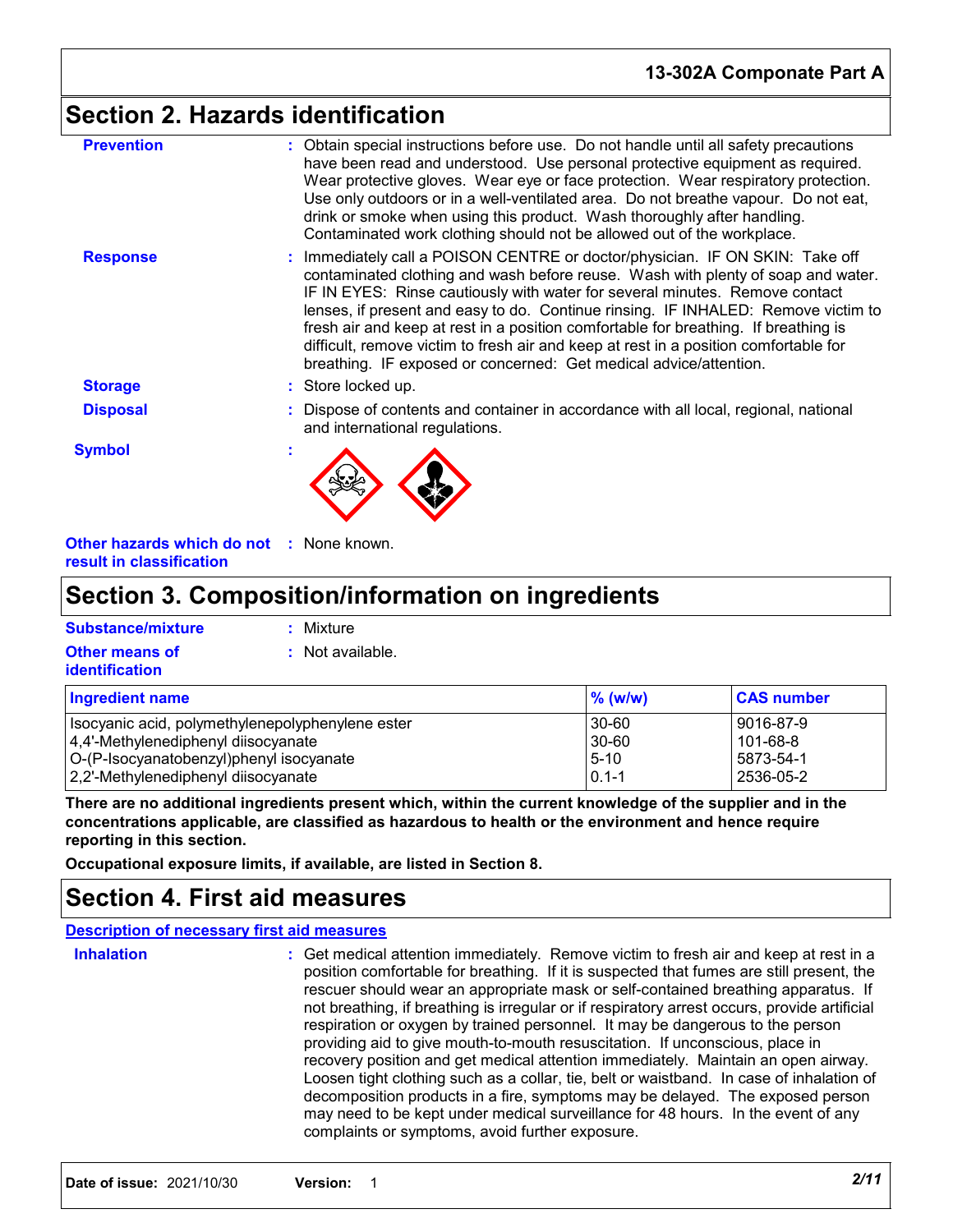# **Section 4. First aid measures**

| <b>Ingestion</b>                                   | : Wash out mouth with water. Remove dentures if any. If material has been<br>swallowed and the exposed person is conscious, give small quantities of water to<br>drink. Stop if the exposed person feels sick as vomiting may be dangerous. Do not<br>induce vomiting unless directed to do so by medical personnel. If vomiting occurs,<br>the head should be kept low so that vomit does not enter the lungs. Get medical<br>attention. Never give anything by mouth to an unconscious person. If unconscious,<br>place in recovery position and get medical attention immediately. Maintain an open<br>airway. Loosen tight clothing such as a collar, tie, belt or waistband. |
|----------------------------------------------------|-----------------------------------------------------------------------------------------------------------------------------------------------------------------------------------------------------------------------------------------------------------------------------------------------------------------------------------------------------------------------------------------------------------------------------------------------------------------------------------------------------------------------------------------------------------------------------------------------------------------------------------------------------------------------------------|
| <b>Skin contact</b>                                | : Flush contaminated skin with plenty of water. Remove contaminated clothing and<br>shoes. Wash contaminated clothing thoroughly with water before removing it, or<br>wear gloves. Continue to rinse for at least 20 minutes. Get medical attention. In<br>the event of any complaints or symptoms, avoid further exposure. Wash clothing<br>before reuse. Clean shoes thoroughly before reuse.                                                                                                                                                                                                                                                                                   |
| <b>Eye contact</b>                                 | Immediately flush eyes with plenty of water, occasionally lifting the upper and lower<br>eyelids. Check for and remove any contact lenses. Continue to rinse for at least 20<br>minutes. Get medical attention.                                                                                                                                                                                                                                                                                                                                                                                                                                                                   |
| Most important symptoms/effects, acute and delayed |                                                                                                                                                                                                                                                                                                                                                                                                                                                                                                                                                                                                                                                                                   |
| <b>Potential acute health effects</b>              |                                                                                                                                                                                                                                                                                                                                                                                                                                                                                                                                                                                                                                                                                   |
| <b>Inhalation</b>                                  | : Fatal if inhaled. May cause allergy or asthma symptoms or breathing difficulties if<br>inhaled.                                                                                                                                                                                                                                                                                                                                                                                                                                                                                                                                                                                 |
| <b>Ingestion</b>                                   | : No known significant effects or critical hazards.                                                                                                                                                                                                                                                                                                                                                                                                                                                                                                                                                                                                                               |
| <b>Skin contact</b>                                | : Causes skin irritation. May cause an allergic skin reaction.                                                                                                                                                                                                                                                                                                                                                                                                                                                                                                                                                                                                                    |
| <b>Eye contact</b>                                 | : Causes serious eye irritation.                                                                                                                                                                                                                                                                                                                                                                                                                                                                                                                                                                                                                                                  |
| Over-exposure signs/symptoms                       |                                                                                                                                                                                                                                                                                                                                                                                                                                                                                                                                                                                                                                                                                   |
| <b>Inhalation</b>                                  | : Adverse symptoms may include the following:<br>wheezing and breathing difficulties<br>asthma                                                                                                                                                                                                                                                                                                                                                                                                                                                                                                                                                                                    |
| <b>Ingestion</b>                                   | : No known significant effects or critical hazards.                                                                                                                                                                                                                                                                                                                                                                                                                                                                                                                                                                                                                               |
| <b>Skin</b>                                        | : Adverse symptoms may include the following:<br>irritation<br>redness                                                                                                                                                                                                                                                                                                                                                                                                                                                                                                                                                                                                            |
| <b>Eyes</b>                                        | : Adverse symptoms may include the following:<br>pain or irritation<br>watering<br>redness                                                                                                                                                                                                                                                                                                                                                                                                                                                                                                                                                                                        |
|                                                    | <u>Indication of immediate medical attention and special treatment needed, if necessary</u>                                                                                                                                                                                                                                                                                                                                                                                                                                                                                                                                                                                       |
| <b>Specific treatments</b>                         | : Not available.                                                                                                                                                                                                                                                                                                                                                                                                                                                                                                                                                                                                                                                                  |
| <b>Notes to physician</b>                          | : In case of inhalation of decomposition products in a fire, symptoms may be delayed.<br>The exposed person may need to be kept under medical surveillance for 48 hours.                                                                                                                                                                                                                                                                                                                                                                                                                                                                                                          |
| <b>Protection of first-aiders</b>                  | : No action shall be taken involving any personal risk or without suitable training. If it<br>is suspected that fumes are still present, the rescuer should wear an appropriate<br>mask or self-contained breathing apparatus. It may be dangerous to the person<br>providing aid to give mouth-to-mouth resuscitation. Wash contaminated clothing<br>thoroughly with water before removing it, or wear gloves.                                                                                                                                                                                                                                                                   |

**See toxicological information (Section 11)**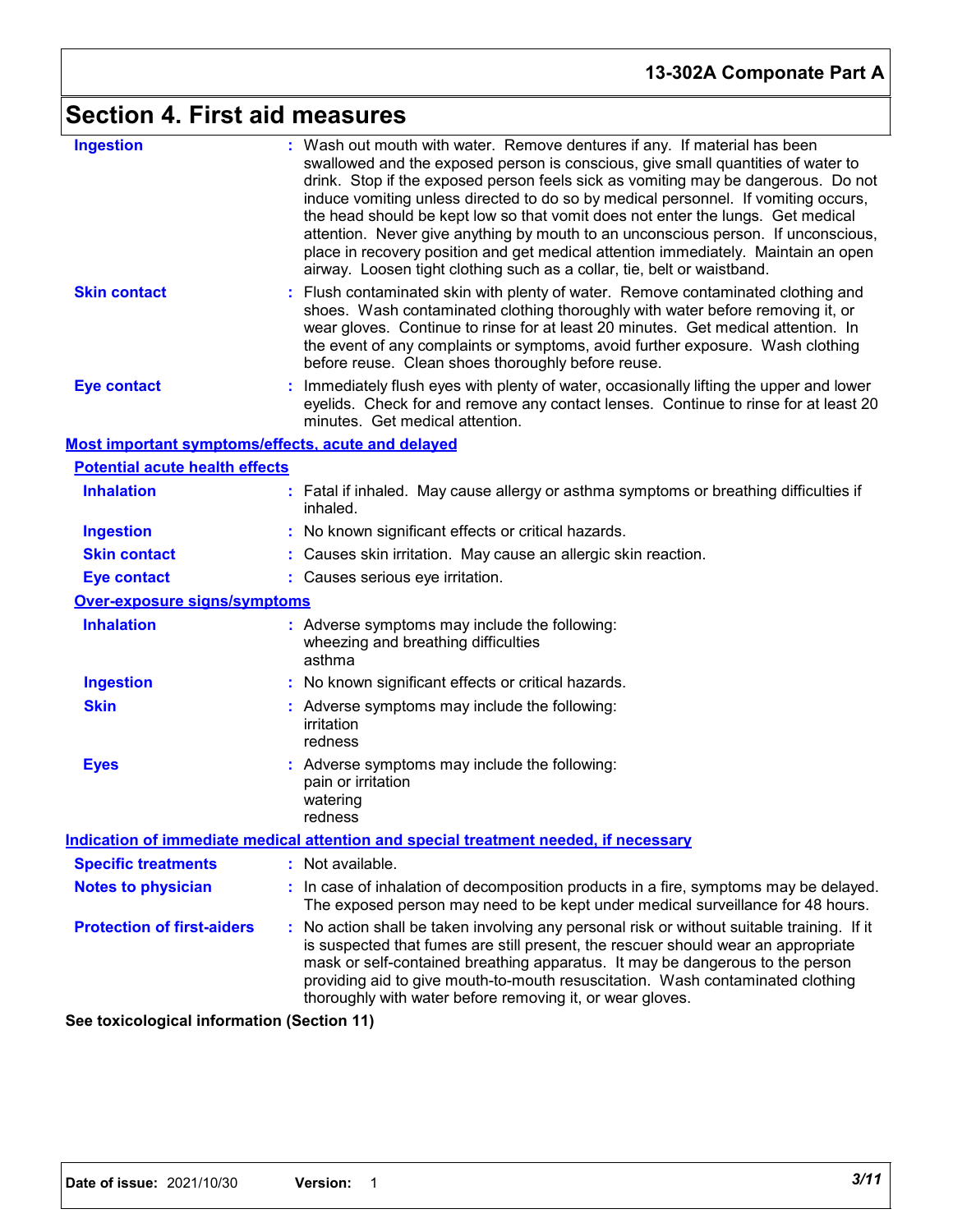# **Section 5. Firefighting measures**

| <b>Extinguishing media</b>                               |                                                                                                                                                                                                     |
|----------------------------------------------------------|-----------------------------------------------------------------------------------------------------------------------------------------------------------------------------------------------------|
| <b>Suitable</b>                                          | : Use an extinguishing agent suitable for the surrounding fire.                                                                                                                                     |
| <b>Not suitable</b>                                      | : None known.                                                                                                                                                                                       |
| <b>Specific hazards arising</b><br>from the chemical     | : In a fire or if heated, a pressure increase will occur and the container may burst.                                                                                                               |
| <b>Hazardous thermal</b><br>decomposition products       | : Decomposition products may include the following materials:<br>carbon dioxide<br>carbon monoxide<br>nitrogen oxides                                                                               |
| <b>Hazchem code</b>                                      | : Not available.                                                                                                                                                                                    |
| <b>Special precautions for fire-</b><br><b>fighters</b>  | : Promptly isolate the scene by removing all persons from the vicinity of the incident if<br>there is a fire. No action shall be taken involving any personal risk or without<br>suitable training. |
| <b>Special protective</b><br>equipment for fire-fighters | : Fire-fighters should wear appropriate protective equipment and self-contained<br>breathing apparatus (SCBA) with a full face-piece operated in positive pressure<br>mode.                         |

## **Section 6. Accidental release measures**

| <b>Personal precautions,</b><br>protective equipment and<br>emergency procedures | : No action shall be taken involving any personal risk or without suitable training.<br>Evacuate surrounding areas. Keep unnecessary and unprotected personnel from<br>entering. Do not touch or walk through spilt material. Do not breathe vapour or mist.<br>Provide adequate ventilation. Wear appropriate respirator when ventilation is<br>inadequate. Put on appropriate personal protective equipment (see Section 8).                                                                                                                                                                                                                                                                                    |  |
|----------------------------------------------------------------------------------|-------------------------------------------------------------------------------------------------------------------------------------------------------------------------------------------------------------------------------------------------------------------------------------------------------------------------------------------------------------------------------------------------------------------------------------------------------------------------------------------------------------------------------------------------------------------------------------------------------------------------------------------------------------------------------------------------------------------|--|
| <b>Environmental precautions</b>                                                 | : Avoid dispersal of spilt material and runoff and contact with soil, waterways, drains<br>and sewers. Inform the relevant authorities if the product has caused environmental<br>pollution (sewers, waterways, soil or air).                                                                                                                                                                                                                                                                                                                                                                                                                                                                                     |  |
| <b>Methods and material for containment and cleaning up</b>                      |                                                                                                                                                                                                                                                                                                                                                                                                                                                                                                                                                                                                                                                                                                                   |  |
| <b>Small spill</b>                                                               | : Stop leak if without risk. Move containers from spill area. Dilute with water and mop<br>up if water-soluble. Alternatively, or if water-insoluble, absorb with an inert dry<br>material and place in an appropriate waste disposal container. Dispose of via a<br>licensed waste disposal contractor.                                                                                                                                                                                                                                                                                                                                                                                                          |  |
| <b>Large spill</b>                                                               | : Stop leak if without risk. Move containers from spill area. Approach the release<br>from upwind. Prevent entry into sewers, water courses, basements or confined<br>areas. Wash spillages into an effluent treatment plant or proceed as follows.<br>Contain and collect spillage with non-combustible, absorbent material e.g. sand,<br>earth, vermiculite or diatomaceous earth and place in container for disposal<br>according to local regulations (see Section 13). Dispose of via a licensed waste<br>disposal contractor. Contaminated absorbent material may pose the same hazard<br>as the spilt product. Note: see Section 1 for emergency contact information and<br>Section 13 for waste disposal. |  |

# **Section 7. Handling and storage**

| <b>Precautions for safe</b><br>handling | : Put on appropriate personal protective equipment (see Section 8). Eating, drinking<br>and smoking should be prohibited in areas where this material is handled, stored<br>and processed. Workers should wash hands and face before eating, drinking and<br>smoking. Remove contaminated clothing and protective equipment before entering<br>eating areas. Persons with a history of skin sensitisation problems or asthma,<br>allergies or chronic or recurrent respiratory disease should not be employed in any<br>process in which this product is used. Avoid exposure - obtain special instructions<br>before use. Do not get in eyes or on skin or clothing. Do not breathe vapour or mist.<br>Do not ingest. Use only with adequate ventilation. Wear appropriate respirator<br>when ventilation is inadequate. Keep in the original container or an approved |
|-----------------------------------------|-------------------------------------------------------------------------------------------------------------------------------------------------------------------------------------------------------------------------------------------------------------------------------------------------------------------------------------------------------------------------------------------------------------------------------------------------------------------------------------------------------------------------------------------------------------------------------------------------------------------------------------------------------------------------------------------------------------------------------------------------------------------------------------------------------------------------------------------------------------------------|
|-----------------------------------------|-------------------------------------------------------------------------------------------------------------------------------------------------------------------------------------------------------------------------------------------------------------------------------------------------------------------------------------------------------------------------------------------------------------------------------------------------------------------------------------------------------------------------------------------------------------------------------------------------------------------------------------------------------------------------------------------------------------------------------------------------------------------------------------------------------------------------------------------------------------------------|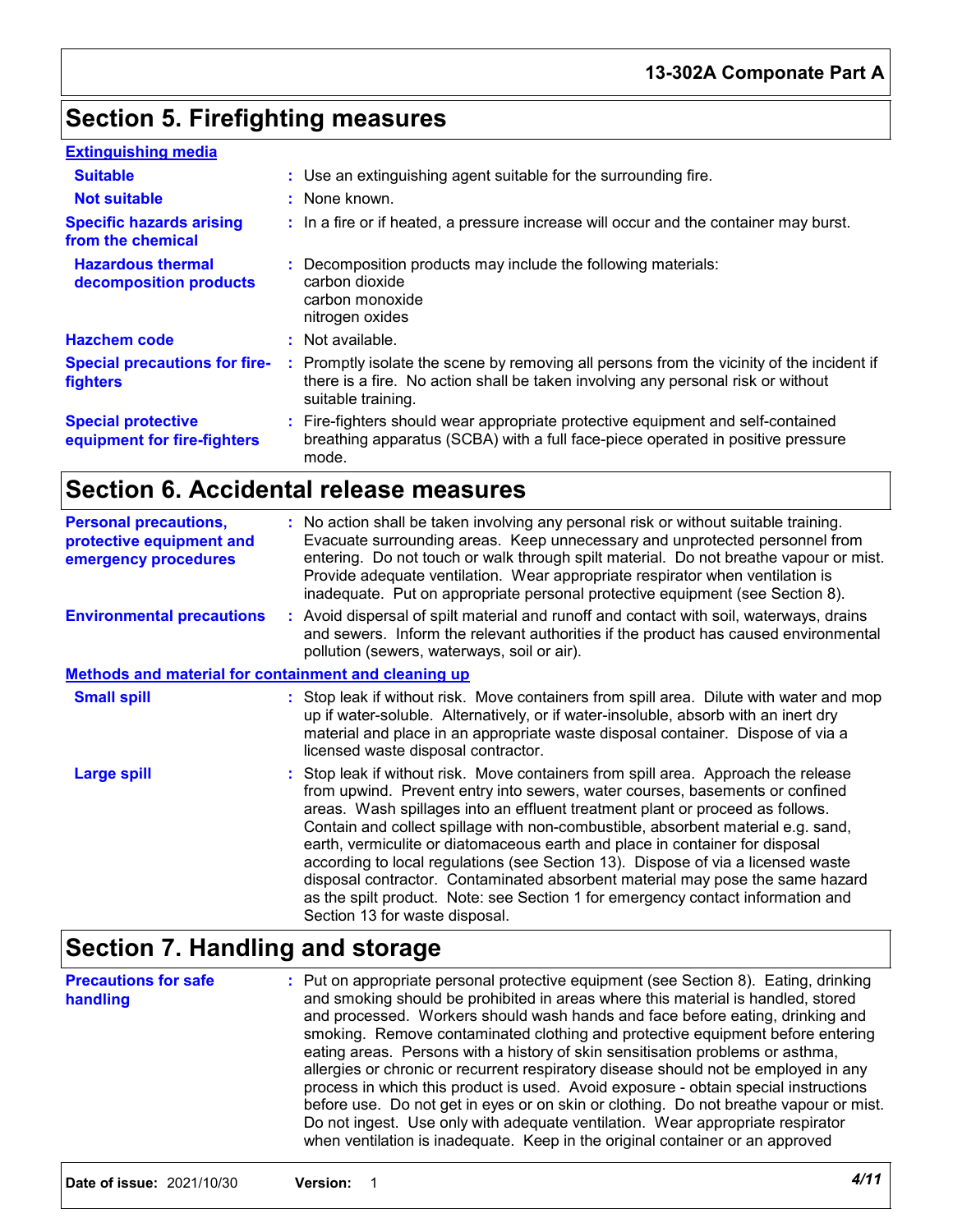## **Section 7. Handling and storage**

alternative made from a compatible material, kept tightly closed when not in use. Empty containers retain product residue and can be hazardous. Do not reuse container.

**Conditions for safe storage,** : Store in accordance with local regulations. Store in original container protected **including any incompatibilities** from direct sunlight in a dry, cool and well-ventilated area, away from incompatible materials (see Section 10) and food and drink. Keep container tightly closed and sealed until ready for use. Containers that have been opened must be carefully resealed and kept upright to prevent leakage. Do not store in unlabelled containers. Use appropriate containment to avoid environmental contamination. See Section 10 for incompatible materials before handling or use.

## **Section 8. Exposure controls/personal protection**

### **Control parameters**

### **Occupational exposure limits**

| <b>Ingredient name</b>                            |                                                                                                                                                                                                                                                                                                                                                                                                                                                                             | <b>Exposure limits</b>                                                                                                                                                                                                                                                                                                        |  |
|---------------------------------------------------|-----------------------------------------------------------------------------------------------------------------------------------------------------------------------------------------------------------------------------------------------------------------------------------------------------------------------------------------------------------------------------------------------------------------------------------------------------------------------------|-------------------------------------------------------------------------------------------------------------------------------------------------------------------------------------------------------------------------------------------------------------------------------------------------------------------------------|--|
| Isocyanic acid, polymethylenepolyphenylene ester  |                                                                                                                                                                                                                                                                                                                                                                                                                                                                             | NZ HSWA 2015 (New Zealand, 11/2019).<br>Skin sensitiser. Inhalation sensitiser.<br>WES-TWA: 0.02 mg/m <sup>3</sup> , (measured as -<br>NCO) 8 hours.<br>WES-STEL: 0.07 mg/m <sup>3</sup> , (measured as -<br>NCO) 15 minutes.                                                                                                 |  |
| 4,4'-Methylenediphenyl diisocyanate               |                                                                                                                                                                                                                                                                                                                                                                                                                                                                             | NZ HSWA 2015 (New Zealand, 11/2019).<br>Absorbed through skin.<br>WES-TWA: 5 mg/m <sup>3</sup> , (as CN) 8 hours.<br>WES-STEL: 0.07 mg/m <sup>3</sup> , (measured as -                                                                                                                                                        |  |
| O-(P-Isocyanatobenzyl)phenyl isocyanate           |                                                                                                                                                                                                                                                                                                                                                                                                                                                                             | NCO) 15 minutes.<br>NZ HSWA 2015 (New Zealand, 11/2019).<br>Skin sensitiser. Inhalation sensitiser.<br>WES-TWA: 0.02 mg/m <sup>3</sup> , (measured as -<br>NCO) 8 hours.<br>WES-STEL: 0.07 mg/m <sup>3</sup> , (measured as -<br>NCO) 15 minutes.                                                                             |  |
| 2,2'-Methylenediphenyl diisocyanate               |                                                                                                                                                                                                                                                                                                                                                                                                                                                                             | NZ HSWA 2015 (New Zealand, 11/2019).<br>Skin sensitiser. Inhalation sensitiser.<br>WES-TWA: 0.02 mg/m <sup>3</sup> , (measured as -<br>NCO) 8 hours.<br>WES-STEL: 0.07 mg/m <sup>3</sup> , (measured as -<br>NCO) 15 minutes.                                                                                                 |  |
| <b>Appropriate engineering</b><br><b>controls</b> | contaminants below any recommended or statutory limits.                                                                                                                                                                                                                                                                                                                                                                                                                     | : Use only with adequate ventilation. Use process enclosures, local exhaust<br>ventilation or other engineering controls to keep worker exposure to airborne                                                                                                                                                                  |  |
| <b>Environmental exposure</b><br>controls         |                                                                                                                                                                                                                                                                                                                                                                                                                                                                             | Emissions from ventilation or work process equipment should be checked to ensure<br>they comply with the requirements of environmental protection legislation. In some<br>cases, fume scrubbers, filters or engineering modifications to the process<br>equipment will be necessary to reduce emissions to acceptable levels. |  |
| <b>Individual protection measures</b>             |                                                                                                                                                                                                                                                                                                                                                                                                                                                                             |                                                                                                                                                                                                                                                                                                                               |  |
| <b>Hygiene measures</b>                           | : Wash hands, forearms and face thoroughly after handling chemical products, before<br>eating, smoking and using the lavatory and at the end of the working period.<br>Appropriate techniques should be used to remove potentially contaminated clothing.<br>Contaminated work clothing should not be allowed out of the workplace. Wash<br>contaminated clothing before reusing. Ensure that eyewash stations and safety<br>showers are close to the workstation location. |                                                                                                                                                                                                                                                                                                                               |  |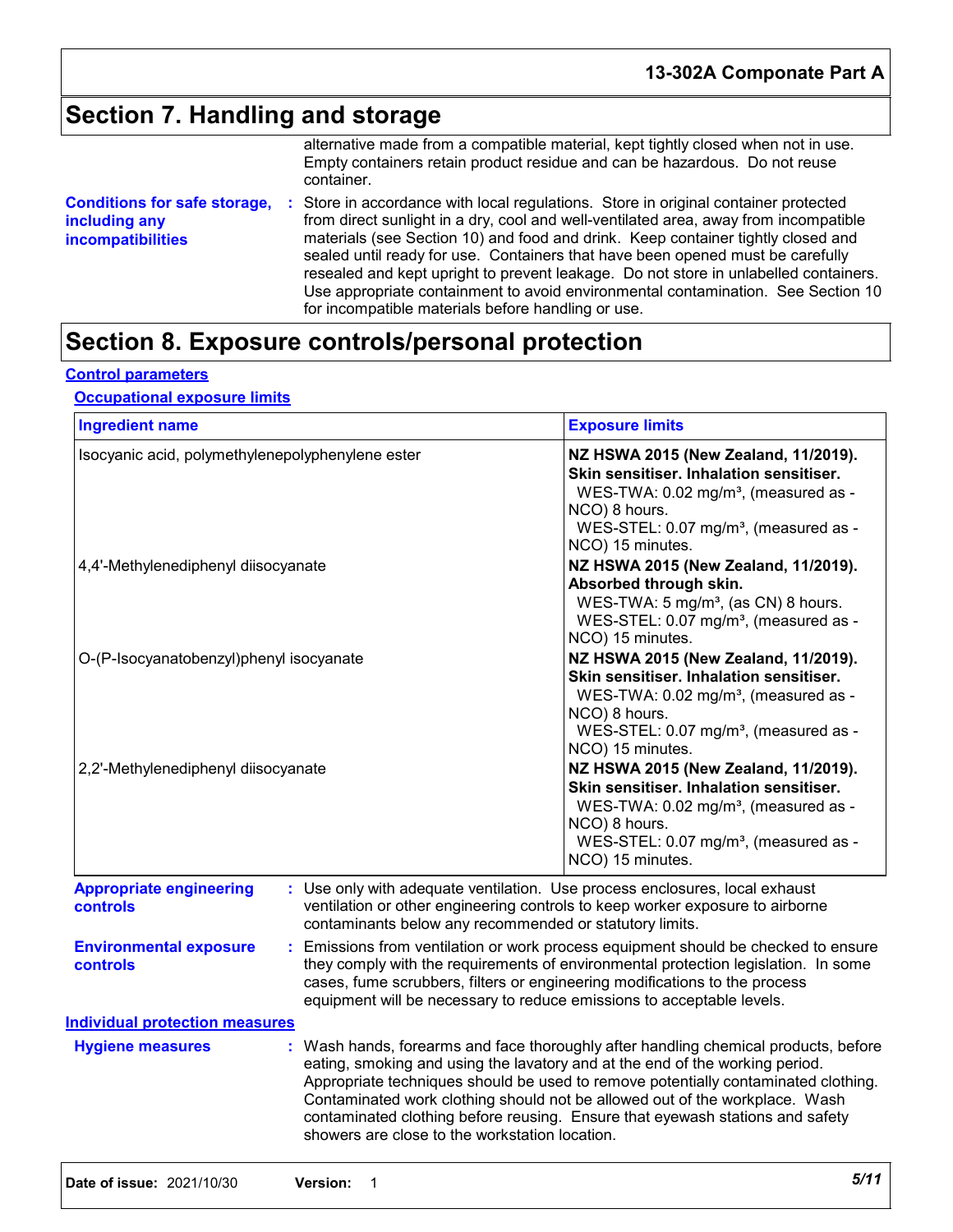# **Section 8. Exposure controls/personal protection**

| <b>Respiratory protection</b> | : Use a properly fitted, air-purifying or air-fed respirator complying with an approved<br>standard if a risk assessment indicates this is necessary. Respirator selection must<br>be based on known or anticipated exposure levels, the hazards of the product and<br>the safe working limits of the selected respirator.                                                                                                                                                                                                                                                                                                |
|-------------------------------|---------------------------------------------------------------------------------------------------------------------------------------------------------------------------------------------------------------------------------------------------------------------------------------------------------------------------------------------------------------------------------------------------------------------------------------------------------------------------------------------------------------------------------------------------------------------------------------------------------------------------|
| <b>Hand protection</b>        | : Chemical-resistant, impervious gloves complying with an approved standard should<br>be worn at all times when handling chemical products if a risk assessment indicates<br>this is necessary. Considering the parameters specified by the glove manufacturer,<br>check during use that the gloves are still retaining their protective properties. It<br>should be noted that the time to breakthrough for any glove material may be<br>different for different glove manufacturers. In the case of mixtures, consisting of<br>several substances, the protection time of the gloves cannot be accurately<br>estimated. |
| <b>Eye protection</b>         | : Safety eyewear complying with an approved standard should be used when a risk<br>assessment indicates this is necessary to avoid exposure to liquid splashes, mists,<br>gases or dusts. If contact is possible, the following protection should be worn,<br>unless the assessment indicates a higher degree of protection: chemical splash<br>goggles.                                                                                                                                                                                                                                                                  |
| <b>Skin protection</b>        | : Personal protective equipment for the body should be selected based on the task<br>being performed and the risks involved and should be approved by a specialist<br>before handling this product.                                                                                                                                                                                                                                                                                                                                                                                                                       |

## **Section 9. Physical and chemical properties and safety characteristics**

The conditions of measurement of all properties are at standard temperature and pressure unless otherwise indicated.

### **Appearance**

| Date of issue: 2021/10/30                                         | Version:<br>-1                         | 6/11 |
|-------------------------------------------------------------------|----------------------------------------|------|
| Flow time (ISO 2431)                                              | : Not available.                       |      |
| <b>Viscosity</b>                                                  | : Not available.                       |      |
| <b>Decomposition temperature</b>                                  | : Not available.                       |      |
| <b>Auto-ignition temperature</b>                                  | : Not available.                       |      |
| <b>Partition coefficient: n-</b><br>octanol/water                 | : Not applicable.                      |      |
| <b>Solubility</b>                                                 | : Not available.                       |      |
| <b>Relative density</b>                                           | : 1.24                                 |      |
| <b>Relative vapour density</b>                                    | : Not available.                       |      |
| <b>Vapour pressure</b>                                            | $:$ Not available.                     |      |
| Lower and upper explosion<br>limit/flammability limit             | : Not available.                       |      |
| <b>Flammability</b>                                               | : Not available.                       |      |
| <b>Evaporation rate</b>                                           | : Not available.                       |      |
| <b>Flash point</b>                                                | : Closed cup: 198.89°C (390°F)         |      |
| <b>Boiling point, initial boiling</b><br>point, and boiling range | : $208^{\circ}$ C (406.4 $^{\circ}$ F) |      |
| <b>Melting point/freezing point</b>                               | : Not available.                       |      |
| pH                                                                | : Not available.                       |      |
| <b>Odour threshold</b>                                            | : Not available.                       |      |
| <b>Odour</b>                                                      | : Slightly musty.                      |      |
| <b>Colour</b>                                                     | : Brown.                               |      |
| <b>Physical state</b>                                             | $:$ Liquid.                            |      |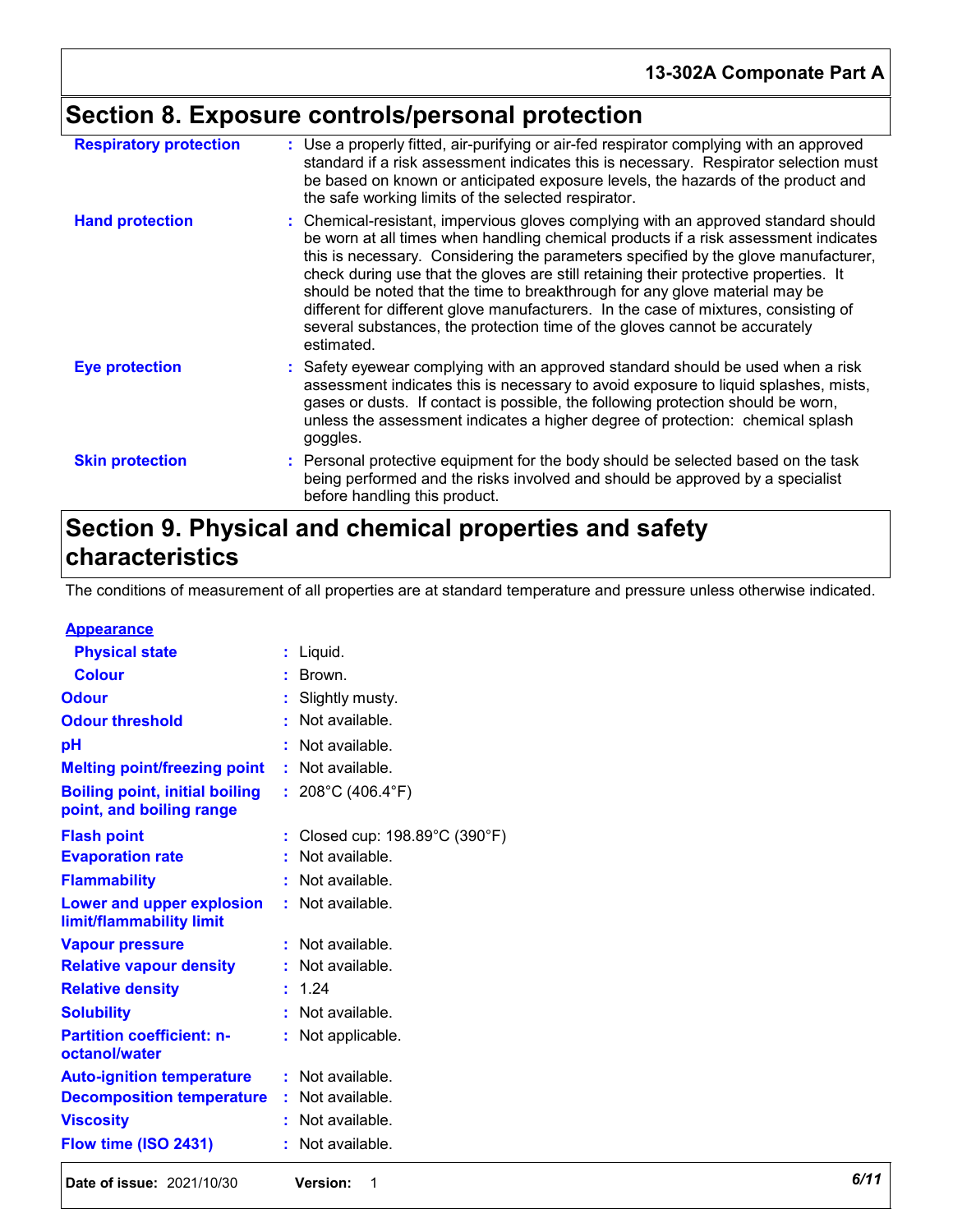## **Section 9. Physical and chemical properties and safety characteristics**

## **Particle characteristics**

**Median particle size :** Not applicable.

## **Section 10. Stability and reactivity**

| <b>Chemical stability</b>                    | : The product is stable.                                                                                  |
|----------------------------------------------|-----------------------------------------------------------------------------------------------------------|
| <b>Possibility of hazardous</b><br>reactions | : Under normal conditions of storage and use, hazardous reactions will not occur.                         |
| <b>Conditions to avoid</b>                   | : No specific data.                                                                                       |
| <b>Incompatible materials</b>                | : Reactive or incompatible with the following materials: oxidising materials.                             |
| <b>Hazardous decomposition</b><br>products   | : Under normal conditions of storage and use, hazardous decomposition products<br>should not be produced. |

## **Section 11. Toxicological information**

### **Information on likely routes of exposure**

| <b>Inhalation</b>   | : Fatal if inhaled. May cause allergy or asthma symptoms or breathing difficulties if<br>inhaled. |
|---------------------|---------------------------------------------------------------------------------------------------|
| <b>Ingestion</b>    | : No known significant effects or critical hazards.                                               |
| <b>Skin contact</b> | : Causes skin irritation. May cause an allergic skin reaction.                                    |
| Eye contact         | : Causes serious eye irritation.                                                                  |
|                     | <b>Symptoms related to the physical, chemical and toxicological characteristics</b>               |
| <b>Inhalation</b>   | : Adverse symptoms may include the following:<br>wheezing and breathing difficulties<br>asthma    |
| <b>Ingestion</b>    | : No known significant effects or critical hazards.                                               |
| <b>Skin contact</b> | : Adverse symptoms may include the following:<br>irritation<br>redness                            |
| <b>Eye contact</b>  | : Adverse symptoms may include the following:<br>pain or irritation<br>watering<br>redness        |

### **Delayed and immediate effects as well as chronic effects from short and long-term exposure**

| <b>Acute toxicity</b> |  |
|-----------------------|--|
|-----------------------|--|

| <b>Product/ingredient name</b>                         | <b>Result</b>          | <b>Species</b> | <b>Dose</b>             | <b>Exposure</b> |
|--------------------------------------------------------|------------------------|----------------|-------------------------|-----------------|
| Isocyanic acid,<br>polymethylenepolyphenylene<br>ester | LD50 Dermal            | Rabbit         | -9400 mg/kg             |                 |
| 4,4'-Methylenediphenyl<br>diisocyanate                 | LD50 Oral<br>LD50 Oral | Rat<br>Rat     | $49$ g/kg<br>9200 mg/kg |                 |

### **Irritation/Corrosion**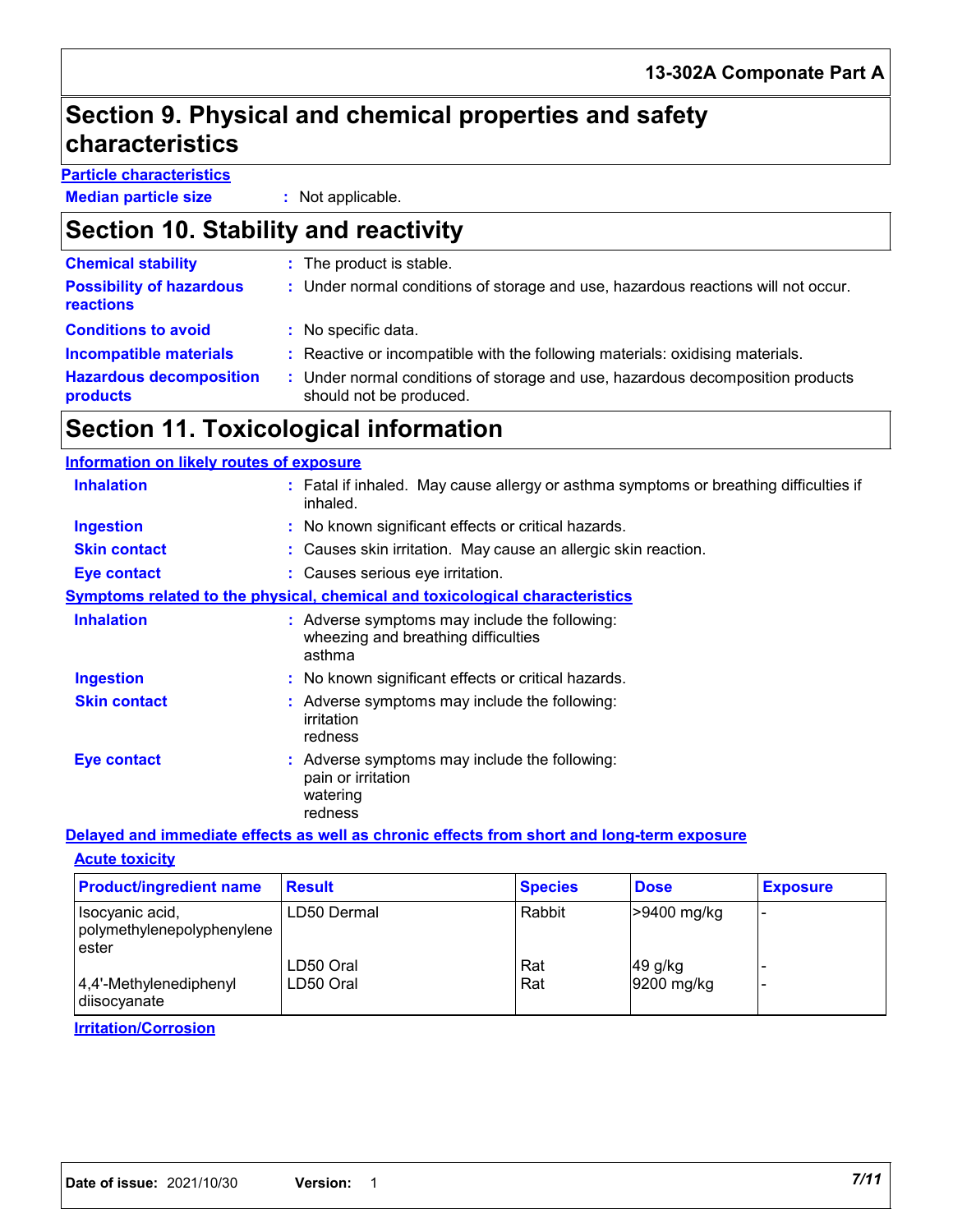### **13-302A Componate Part A**

# **Section 11. Toxicological information**

| <b>Product/ingredient name</b>                         | <b>Result</b>            | <b>Species</b> | <b>Score</b> | <b>Exposure</b>  | <b>Observation</b> |
|--------------------------------------------------------|--------------------------|----------------|--------------|------------------|--------------------|
| Isocyanic acid,<br>polymethylenepolyphenylene<br>ester | Eyes - Mild irritant     | l Rabbit       |              | $100 \text{ mg}$ |                    |
| 4,4'-Methylenediphenyl<br>diisocyanate                 | Eyes - Moderate irritant | Rabbit         |              | $100 \text{ mg}$ |                    |

### **Sensitisation**

There is no data available.

| <b>Potential chronic health effects</b> |                                                                                                          |
|-----------------------------------------|----------------------------------------------------------------------------------------------------------|
| <b>General</b>                          | : May cause damage to organs through prolonged or repeated exposure.                                     |
| <b>Inhalation</b>                       | : Once sensitised, a severe allergic reaction may occur when subsequently exposed<br>to very low levels. |
| <b>Ingestion</b>                        | : No known significant effects or critical hazards.                                                      |
| <b>Skin contact</b>                     | : Once sensitised, a severe allergic reaction may occur when subsequently exposed<br>to very low levels. |
| <b>Eye contact</b>                      | : No known significant effects or critical hazards.                                                      |
| <b>Carcinogenicity</b>                  | : Suspected of causing cancer. Risk of cancer depends on duration and level of<br>exposure.              |
| <b>Mutagenicity</b>                     | : No known significant effects or critical hazards.                                                      |
| <b>Teratogenicity</b>                   | : No known significant effects or critical hazards.                                                      |
| <b>Developmental effects</b>            | : No known significant effects or critical hazards.                                                      |
| <b>Fertility effects</b>                | : No known significant effects or critical hazards.                                                      |
| <b>Chronic toxicity</b>                 |                                                                                                          |

There is no data available.

### **Carcinogenicity**

There is no data available.

### **Mutagenicity**

There is no data available.

### **Teratogenicity**

There is no data available.

### **Reproductive toxicity**

There is no data available.

### **Specific target organ toxicity**

| <b>Name</b>                                                                                                                        | <b>Category</b>                        | <b>Route of</b><br>exposure                                   | <b>Target organs</b>                                                                     |
|------------------------------------------------------------------------------------------------------------------------------------|----------------------------------------|---------------------------------------------------------------|------------------------------------------------------------------------------------------|
| Isocyanic acid, polymethylenepolyphenylene ester<br>4,4'-Methylenediphenyl diisocyanate<br>O-(P-Isocyanatobenzyl)phenyl isocyanate | Category A<br>Category A<br>Category B | Inhalation<br>Inhalation<br>Oral<br><b>Skin</b><br>Inhalation | l Not determined<br>Not determined<br>Not determined<br>Not determined<br>Not determined |
| 2,2'-Methylenediphenyl diisocyanate                                                                                                | Category B                             | Oral<br><b>Skin</b><br>l Inhalation                           | Not determined<br>Not determined<br>Not determined                                       |

### **Aspiration hazard**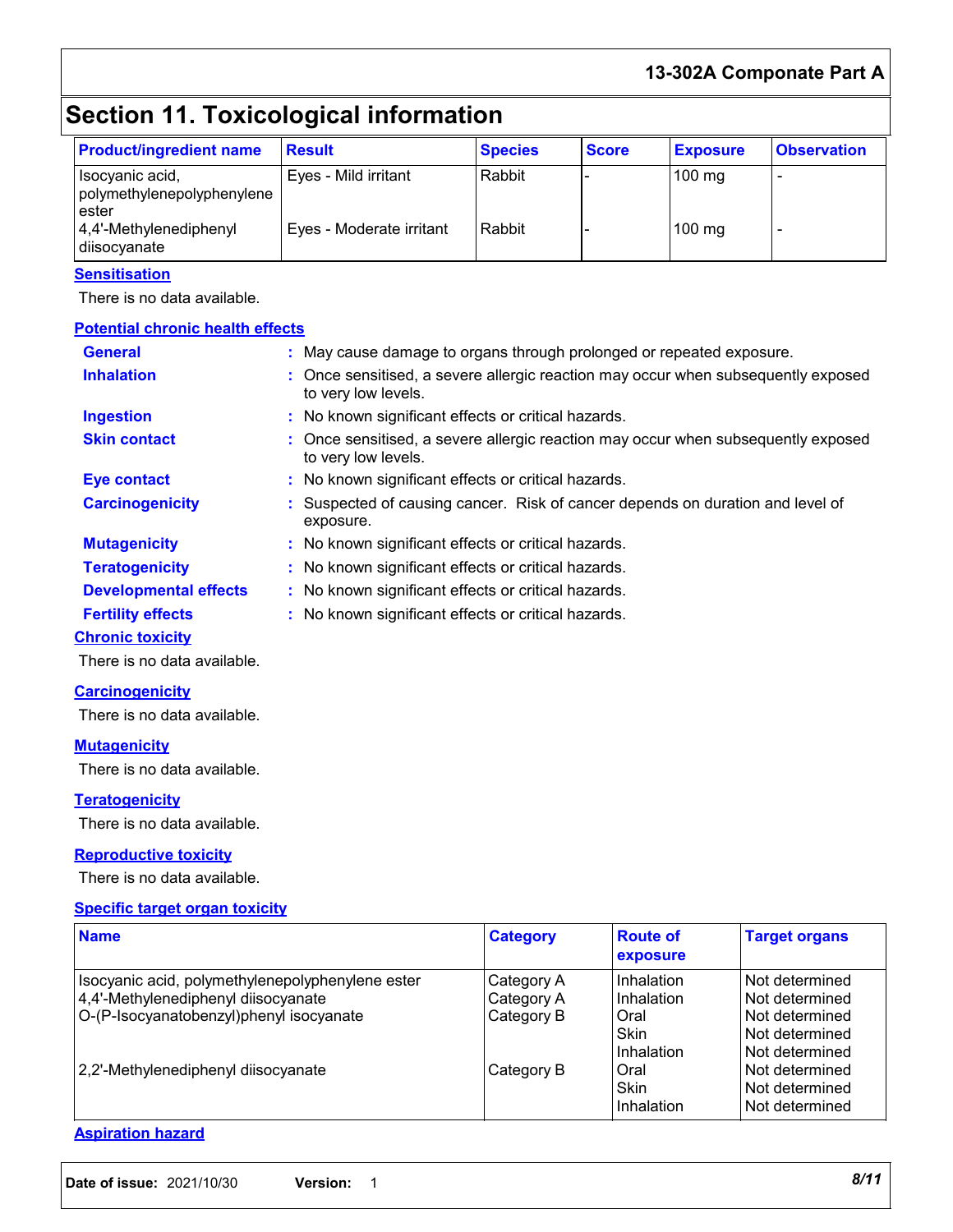## **Section 11. Toxicological information**

There is no data available.

### **Numerical measures of toxicity**

### **Acute toxicity estimates**

| <b>Route</b>                 | <b>ATE value</b>    |
|------------------------------|---------------------|
| Oral                         | 5333.33 mg/kg       |
| Inhalation (vapours)         | $1.07 \text{ mg/L}$ |
| Inhalation (dusts and mists) | $0.11$ mg/L         |

## **Section 12. Ecological information**

**Ecotoxicity :** No known significant effects or critical hazards.

### **Aquatic and terrestrial toxicity**

There is no data available.

### **Persistence/degradability**

There is no data available.

**Bioaccumulative potential**

| <b>Product/ingredient name</b>              | $LogP_{ow}$ | <b>BCF</b> | <b>Potential</b> |
|---------------------------------------------|-------------|------------|------------------|
| 4,4'-Methylenediphenyl<br>diisocyanate      | 4.51        | 200        | <b>llow</b>      |
| O-(P-Isocyanatobenzyl)<br>phenyl isocyanate | 4.51        | 200        | <b>Ilow</b>      |
| $ 2,2'$ -Methylenediphenyl<br>diisocyanate  | 5.22        | 200        | <b>Ilow</b>      |

### **Mobility in soil**

| <b>Soil/water partition</b><br>coefficient (K <sub>oc</sub> ) | : Not available.                                    |
|---------------------------------------------------------------|-----------------------------------------------------|
| <b>Other adverse effects</b>                                  | : No known significant effects or critical hazards. |

## **Section 13. Disposal considerations**

The generation of waste should be avoided or minimised wherever possible. Disposal of this product, solutions and any by-products should comply with the requirements of environmental protection and waste disposal legislation and any regional local authority requirements. Dispose of surplus and non-recyclable products via a licensed waste disposal contractor. Waste should not be disposed of untreated to the sewer unless fully compliant with the requirements of all authorities with jurisdiction. Waste packaging should be recycled. Incineration or landfill should only be considered when recycling is not feasible. This material and its container must be disposed of in a safe way. Care should be taken when handling empty containers that have not been cleaned or rinsed out. Empty containers or liners may retain some product residues. Avoid dispersal of spilt material and runoff and contact with soil, waterways, drains and sewers. **Disposal methods :**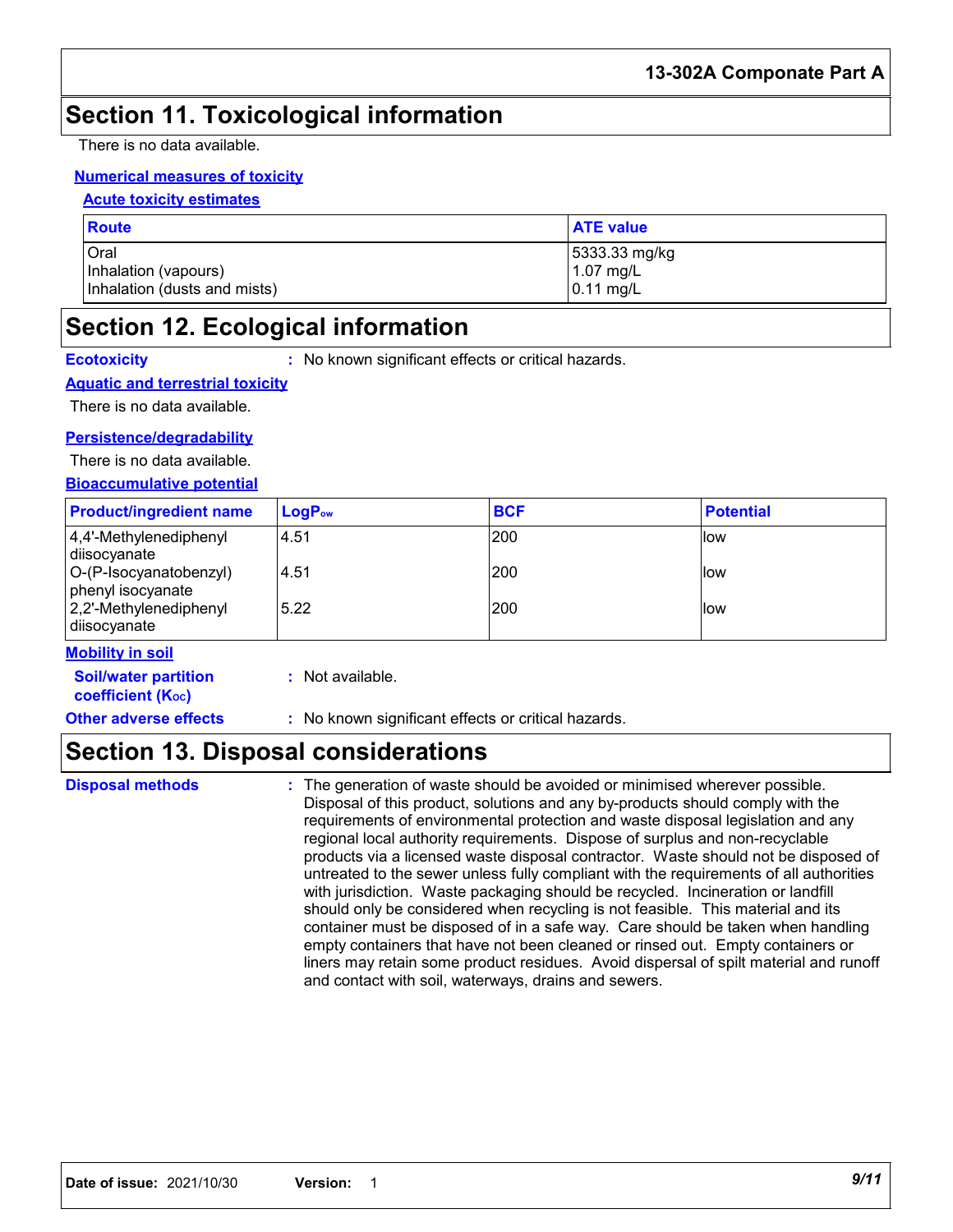## **Section 14. Transport information**

|                                                                                                                                                                                                     | <b>New Zealand</b> | <b>IMDG</b>    | <b>IATA</b>    |  |
|-----------------------------------------------------------------------------------------------------------------------------------------------------------------------------------------------------|--------------------|----------------|----------------|--|
| <b>UN number</b>                                                                                                                                                                                    | Not regulated.     | Not regulated. | Not regulated. |  |
| <b>UN proper</b><br>shipping name                                                                                                                                                                   |                    |                |                |  |
| <b>Transport hazard</b><br>class(es)                                                                                                                                                                |                    |                |                |  |
| <b>Packing group</b>                                                                                                                                                                                |                    |                |                |  |
| <b>Environmental</b><br><b>hazards</b>                                                                                                                                                              | No.                | No.            | No.            |  |
| <b>Additional information</b><br><b>IATA</b><br>: The environmentally hazardous substance mark may appear if required by other<br>transportation regulations.                                       |                    |                |                |  |
| Special precautions for user : Transport within user's premises: always transport in closed containers that are<br>upright and secure. Ensure that persons transporting the product know what to do |                    |                |                |  |

**Transport in bulk according :** Not available. **to IMO instruments**

## **Section 15. Regulatory information**

| <b>HSNO Approval Number</b> | : Not available.                                                                                                                                                                                                                                                                                                                                                |
|-----------------------------|-----------------------------------------------------------------------------------------------------------------------------------------------------------------------------------------------------------------------------------------------------------------------------------------------------------------------------------------------------------------|
| <b>HSNO Group Standard</b>  | : Not available.                                                                                                                                                                                                                                                                                                                                                |
| <b>HSNO Classification</b>  | : 6.1 - ACUTE TOXICITY (inhalation) - Category B<br>6.3 - SKIN IRRITATION - Category A<br>6.4 - EYE IRRITATION - Category A (Irritant)<br>6.5 - SENSITISATION - Category A (Respiratory)<br>6.5 - SENSITISATION - Category B (Skin)<br>6.7 - CARCINOGENICITY - Category B<br>6.9 - SPECIFIC TARGET ORGAN TOXICITY (SINGLE OR REPEATED<br>EXPOSURE) - Category A |

in the event of an accident or spillage.

**International regulations**

**Chemical Weapon Convention List Schedules I, II & III Chemicals** Not listed.

**Montreal Protocol**

Not listed.

**Stockholm Convention on Persistent Organic Pollutants**

Not listed.

**Rotterdam Convention on Prior Informed Consent (PIC)**

Not listed.

**UNECE Aarhus Protocol on POPs and Heavy Metals**